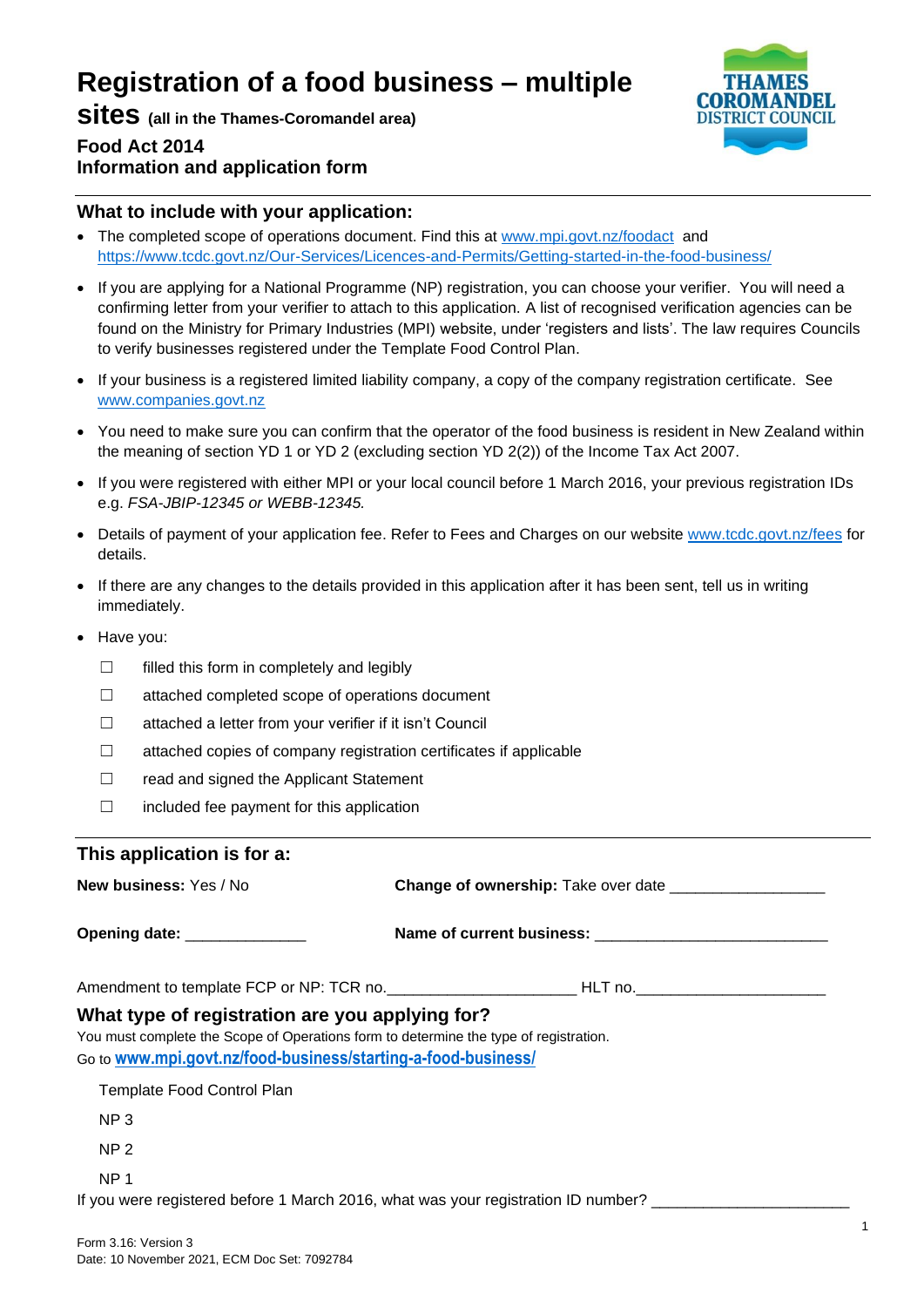## **Who will be doing your verification?**

☐ Thames-Coromandel District Council (for template Food Control Plans) *By choosing TCDC as your Verification Agency, you agree to the terms and conditions set out in Schedule 1*

- ☐ Thames-Coromandel District Council (for National Programme) *You must have received confirmation that TCDC will verify your business before choosing this option. By choosing TCDC as your Verification Agency, you agree to the terms and conditions set out in Schedule 1*
- $\Box$  Other verifier: *I have attached a confirmation letter from my verification agency*

#### **Business details:**

- For NP registration there can only be one business and operator. Use a separate form for each site.
- For template FCP registration there can be different businesses under the same registration. In this case, the operator is the person responsible for the FCP, and you need to list the other businesses and addresses in the Appendix.

| <b>Legal Name(s) of Operator</b><br>(e.g. registered company,<br>partnership or individual):                      |            |              |  |
|-------------------------------------------------------------------------------------------------------------------|------------|--------------|--|
| <b>NZ Business</b><br>Number:                                                                                     |            |              |  |
| attach a copy of the company name registration from the New Zealand Companies office (www.companies.govt.nz)<br>⊔ |            |              |  |
| <b>Trading Name, if any</b><br>(i.e. 'Trading as'):                                                               |            |              |  |
| Same as legal name above<br>□                                                                                     |            |              |  |
| Are you a mobile trader:                                                                                          | Yes $\Box$ | No $\square$ |  |
| Vehicle registration(s):                                                                                          |            |              |  |
| Make and model(s):                                                                                                |            |              |  |

## **Business Address and Contact Details**

You must provide this information to be registered. If the address is a dwellinghouse, you may ask that the address is withheld from the public register by ticking the box below.

| <b>Postal Address</b>              |                                                                    | <b>Premises Address</b> |                                                                                                   |  |
|------------------------------------|--------------------------------------------------------------------|-------------------------|---------------------------------------------------------------------------------------------------|--|
| Address:                           |                                                                    | Address:                |                                                                                                   |  |
| Town/City:                         |                                                                    | Town/City:              |                                                                                                   |  |
| Postcode:                          |                                                                    | Postcode:               |                                                                                                   |  |
| Country:                           |                                                                    | Country:                |                                                                                                   |  |
| withheld from the public register. | $\Box$ This address is a private dwellinghouse and I wish it to be | $\perp$                 | This address is a private dwellinghouse and I wish it to be<br>withheld from the public register. |  |

## **Contact Person Details**

The contact person details entered below will be used for communications, such as sending approval documents and renewal reminders.

| Mobile Ph:                           | <b>Contact Ph:</b>                              |  |
|--------------------------------------|-------------------------------------------------|--|
| <b>Email</b><br>Address*:            |                                                 |  |
| Operator day-to-day<br>Manager name: | Operator day-to-day<br><b>Manager position:</b> |  |

*\*By entering an email address you consent to being sent information and notifications electronically, if required.*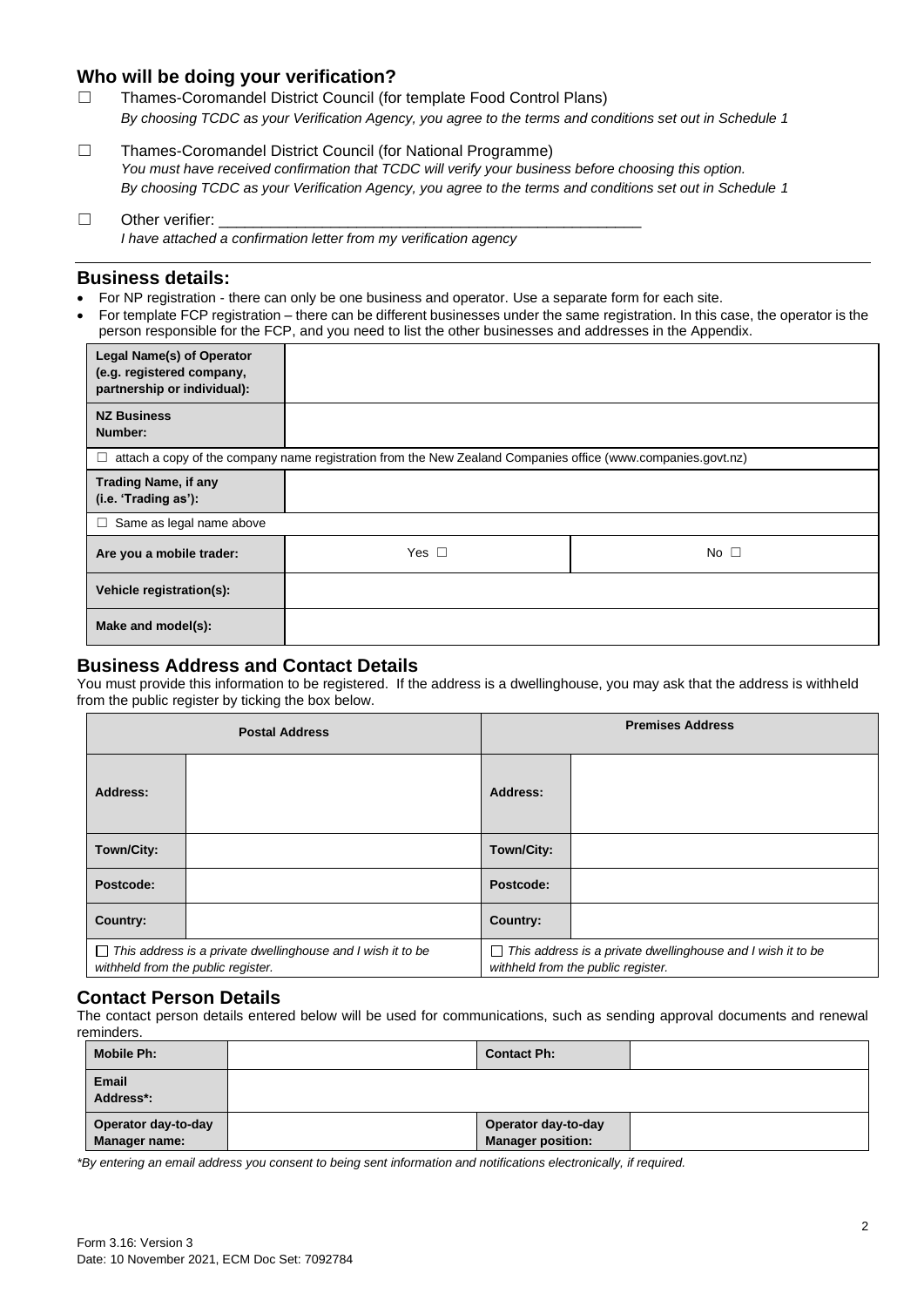# **Applicant Statement**

**I confirm that:**

- 1) I am authorised to make this application as the operator or a person with legal authority to act on behalf of the operator; and
- 2) The information supplied in this application is truthful and accurate to the best of my knowledge and belief; and
- 3) The operator is resident in New Zealand within the meaning of section YD 1 or YD 2 (excluding section YD 2(2)) of the Income Tax Act 2007; and
- 4) Every operator of the food business is able to comply with the requirements of the Food Act 2014.
- 5) I have read and agree to the terms and conditions attached (where applicable).

| Name:      | <b>Job Title:</b> |  |
|------------|-------------------|--|
| Signature: | Date:             |  |

# **Collection of Information**

### **Collection of Personal Information**

Pursuant to Principle 3 of the Privacy Act 1993, we advise that:

- This information is being collected for the purpose of registration under the Food Act 2014; and
- The agency that will collect and hold the information is the Thames-Coromandel District Council, Private Bag 1001, Thames 3540; and
- Some of the information collected will be displayed on a public register; and
- The collection of information is authorised under section 53 or section 83 of the Food Act 2014, which ever applies. The provision of this information is necessary in order to process an application for registration under either section 53 or section 83; and
- The supply of this information is voluntary; and
- Failure to provide the requested information is likely to result in a return of this application form to the applicant, and may ultimately result in a refusal to register, in accordance with section 54 and 57 or section 84 and 87, of the Food Act 2014, which ever applies; and
- Under Principles 6 and 7 of the Privacy Act 1993, you have the right of access to, and correction of, any personal information that you have provided.

#### **Collection of Official Information**

- All information provided to Thames-Coromandel District Council is official information and may be subject to a request made under the Official Information Act 1982.
- If a request is made under that Act for information you have provided in this application, Thames-Coromandel District Council must consider any such request in accordance with its obligations under the Official Information Act 1982 and any other applicable legislation.

#### **Schedule 1: Food Business verification terms and conditions**

Thames-Coromandel District Council (Council) is a registration authority under the Food Act 2014 (the Act) for food control plans (FCPs) and food businesses subject to a national programme (NPs).

The Ministry for Primary Industries (MPI) has appointed Council a verifier under the Act to verify businesses subject to the FCPs and NPs.

Under the Act, any appropriately recognised agency or person can verify a business operating under a NP. The following terms and conditions apply to food businesses which have agreed with Council to act as their verifier.

## **Verification**

- 1. Council will conduct its verification function under the Act and the Food Regulations 2015 (the Regulations).
- 2. Council will obtain all evidence which in its discretion allows it to consider whether or not a food business complies with the FCP or NP and with the relevant provisions of the Act and Regulations.
- 3. The nature and extent of Council's procedures and processes may vary according to the type of business, risk assessment, and previous compliance history. Council will focus on what is most important for the food safety at each type of business.
- 4. At the end of the verification, Council will provide the food business with an outcome report for each verification topic covered. The possible outcomes will be detailed in the report.
- 5. If any issues are discovered, Council will agree with the food business on a plan to address those issues, including setting reasonable timeframes, and the timing of the next verification visit.
- 6. Council will provide MPI with a report of the outcome of the verification visit.

## **Obligations of the food business**

The food business agrees to provide Council with the following:

- reasonable access to the food business
- reasonable access to information and documents relating to the food business
- reasonable access to documents that are required to be kept under the risk-based measure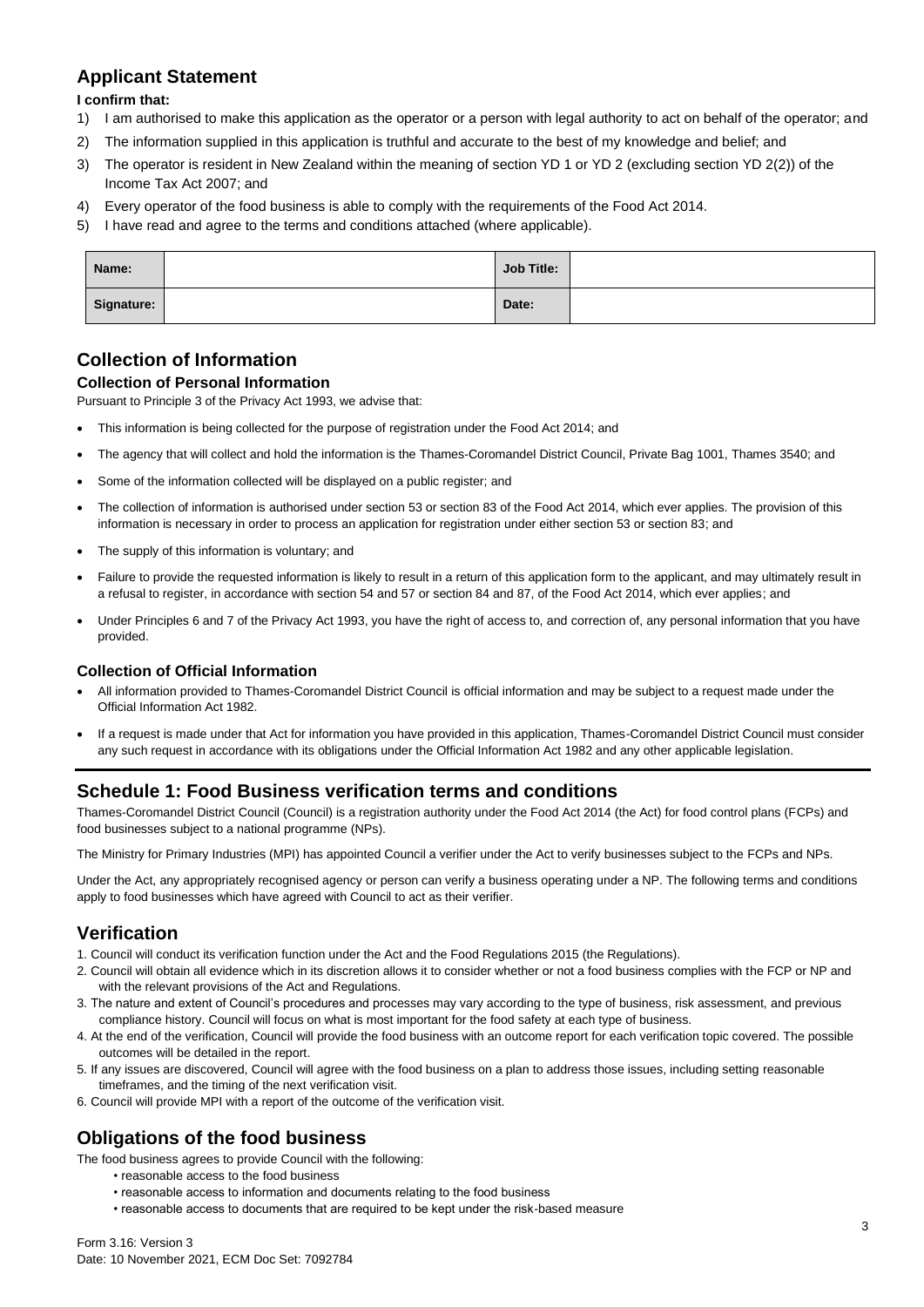• reasonable access to food and to food-related accessories that are used in connection with the risk-based measure or that ought to be used in connection with the risk-based measure.

The food business warrants that all information and documents provided are complete, true and accurate and up-to-date and that:

- all food preparation tasks are being properly carried out by appropriate staff who have been suitably trained and instructed
- any restrictions or conditions place on the registration are being complied with
- they will notify Council of any further information, including any post verification events, which may have a bearing on the verification.

### **Preconditions or Conflicts of Interest**

If any staff from the Council has been involved in the design of your food premises or procedures, we cannot act as your verifier. We aim to undertake the agreed services in an independent and impartial manner at all times.

# **Fees and Charges**

Verification fees and charges are published at www.tcdc.govt.nz /Our-Services/Fees-and-Charges/ and are subject to periodic review in accordance with the Act. Charges for all verification related services will be invoiced following verification and are non-refundable.

# **Term and Termination**

The food business may terminate the agreement with Council at any time by giving at least two (2) weeks written notice. Where the Council cannot provide a verification service under this contract or where it can no longer provide a service, it will advise the food business at least two (2) weeks prior to stopping the service of the need to make arrangements to engage another verifier.

Council may terminate the agreement and stop providing any verification services immediately if the food business is in breach of these terms and conditions or if their registration is revoked, suspended, surrendered or substituted.

# **Complaints and disputes**

If you have a complaint in relation to our services, or the person conducting them, or you dispute any recommendation put forward by your verifier, or you would like to comment on the service you received, please contact the Team Leader Environmental Health. We document all complaints, disputes and compliments in an attempt to continually improve our service under our Quality Management System. All complaints or disputes are confidential.

# **Disclaimer**

A verification under the Act does not constitute a permit, authorisation, or other permission under any other Act, Regulation or bylaw. The verification report provided is based on the inspection of the accessible aspects of the food business and represents the Council officer's opinion of the observable condition of the building, facilities, equipment and documents on the day and time of the verification.

The verification report is prepared for the food business and MPI only. The food business agrees to indemnify, defend and hold the Council harmless from any third party claims arising out of the food business distribution of the verification report to any third party.

Council's liability for mistakes or omissions in the verification report is limited to a refund of the fee paid for the verification.

## **Sending correspondence**

The Council will send all its correspondence (e.g. reports, invoices etc) to the last address and/or email details you have provided. Please advise us if you change your details. \_\_\_\_\_\_\_\_\_\_\_\_\_\_\_\_\_\_\_\_\_\_\_\_\_\_\_\_\_\_\_\_\_\_\_\_\_\_\_\_\_\_\_\_\_\_\_\_\_\_\_\_\_\_\_\_\_\_\_\_\_\_\_\_\_\_\_\_\_\_\_\_\_\_\_\_\_\_\_\_\_\_\_\_\_\_\_\_\_\_\_\_\_\_\_\_\_\_\_\_\_\_\_\_\_\_\_\_\_\_\_